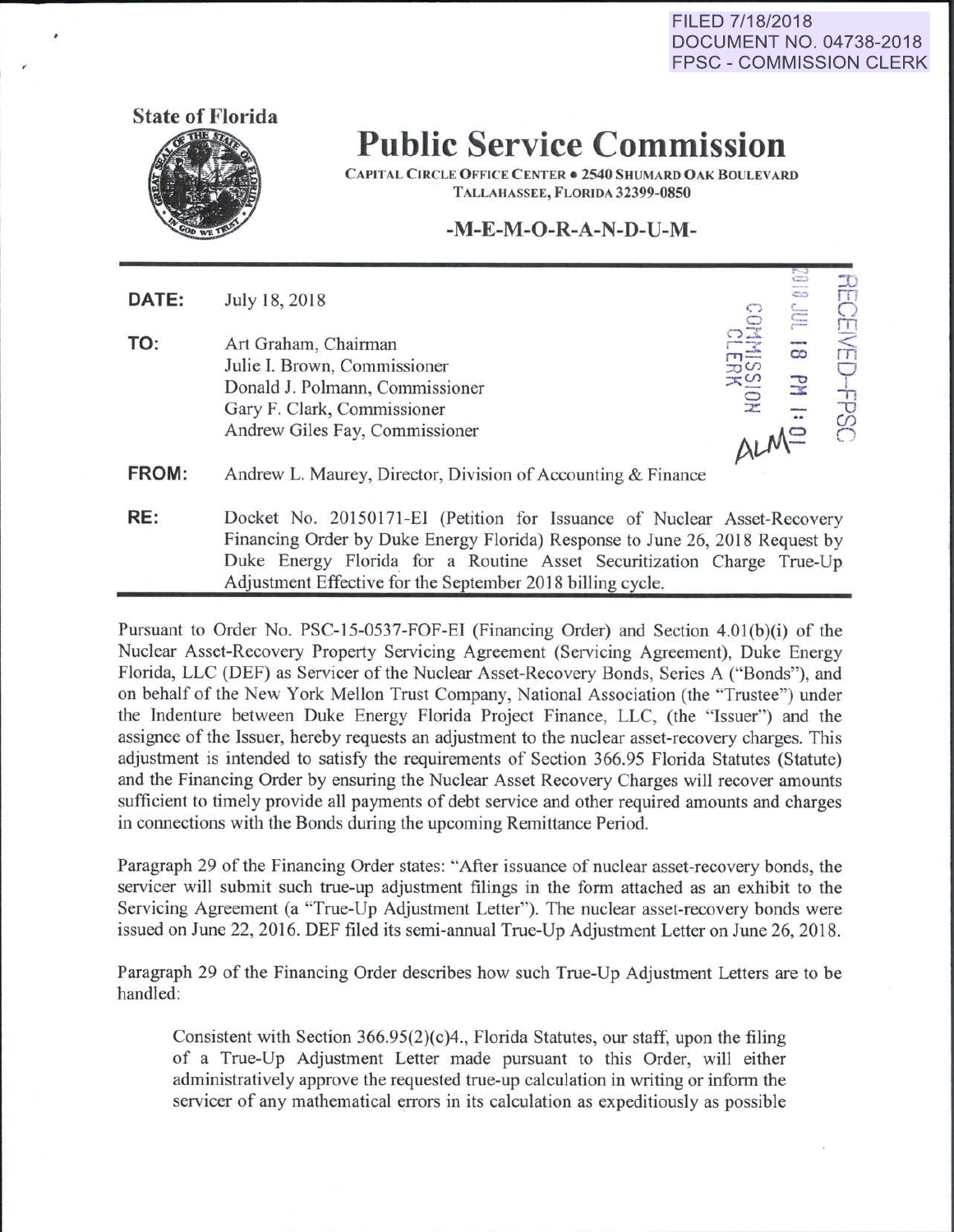Art Graham, Chairman Page 2 of 3 July 18, 2018

> but no later than 60 days following the servicer's true-up filing ... If no action is taken within 60 days of the true-up filing, the true-up calculation shall be deemed approved. Upon administrative approval or the passage of 60 days without notification of a mathematical error, no further action of this Commission will be required prior to implementation of the true-up.

DEF's True-Up Adjustment Letter dated June 26, 2018, and its accompanying 24 pages of supporting schedules were reviewed by staff and no mathematical errors were found.

Attached is DEF's Eighty-Second Revised Sheet No. 6.105 in legislative fonnat. The Asset Securitization Charge for the residential class will increase from \$2.54 to \$2.59 per 1,000 kWh. For the residential customer using 1,000 kWh, the residential bill will increase from \$124.16 to \$124.22 (including gross receipts tax).

Per DEF's request in its True-Up Adjustment Letter dated June 26, 2018, and in accordance with the Financing Order and Servicing Agreement, the proposed adjustments to the Nuclear Asset-Recovery Charges will be effective for the September 2018 billing cycle. Staff is preparing the required approval letter for the new tariff sheets.

### ALM/crr

cc: Braulio Baez Keith Hetrick Mark Futrell Cheryl Bulecza-Banks Mark Cicchetti **VCarlotta Stauffer** Mary Anne Helton Elisabeth Draper J.R. Kelly, Office of Public Counsel Dianne M. Triplett, Duke Energy Florida

Attachment